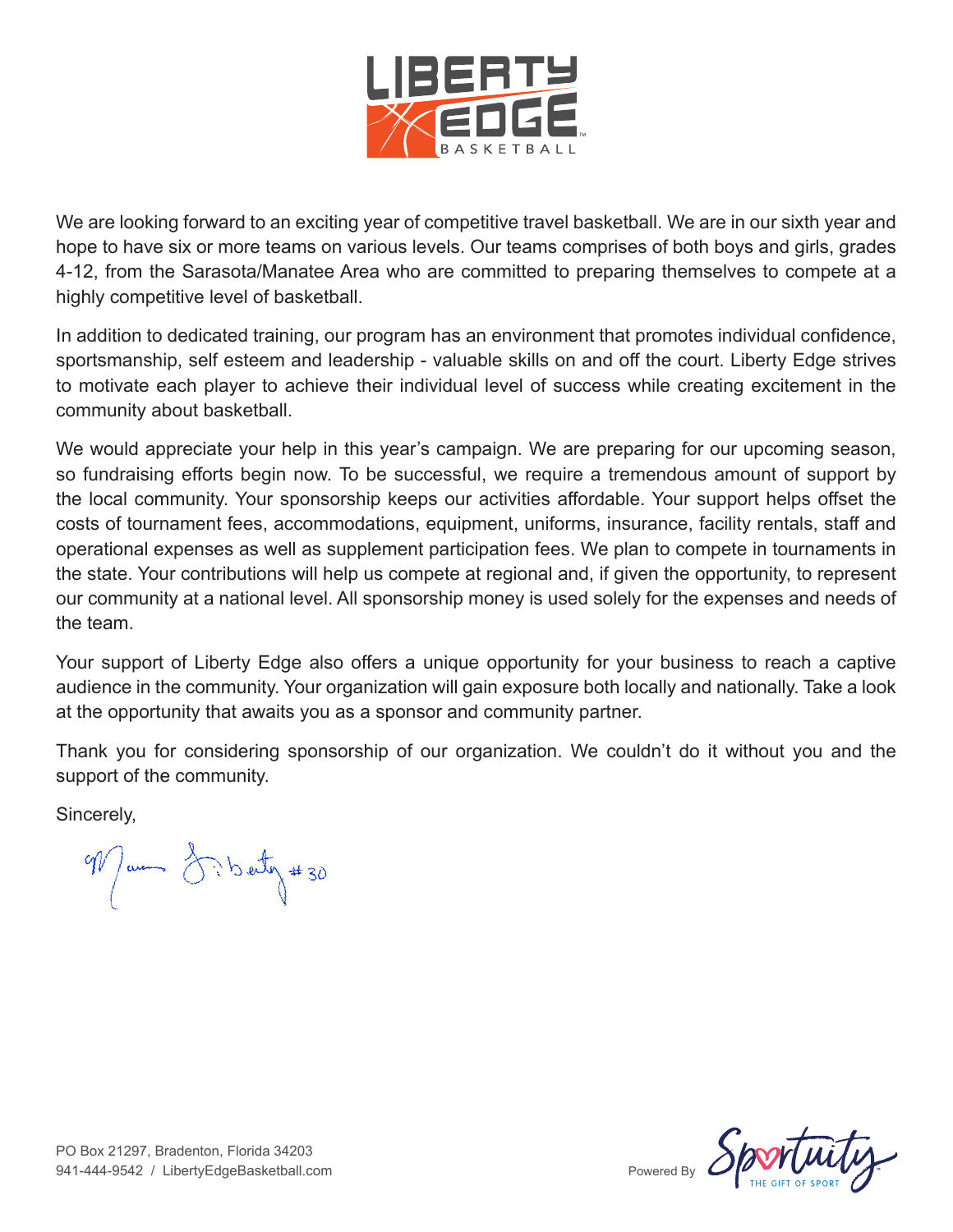### **OUR MISSION**

Our mission for Liberty Edge is to leverage the power of constructive coaching by inspiring each player to reach their highest potential as an athlete and as an important member of the team, in turn creating an environment for limitless growth far beyond the court.

Liberty Edge Basketball excites kids about the game while enhancing their fundamental skills and fostering character development. The success of our program is found in coaching core skills at every level in an atmosphere of fun and camaraderie. We use techniques used by players in the highest levels. We also believe in providing a framework for healthy life-long habits in nutrition and strength training.

Our program is a rewarding and challenging experience, which also develops selfconfidence, self-esteem, teamwork, discipline, competitiveness, dedication, leadership, sportsmanship and provides players with a mental toughness they will carry with them for the rest of their lives.



### **OUR FOUNDER + HEAD COACH**

All of our events and teams are personally run by Marcus Liberty, former NBA player. Marcus is dedicated to creating successful kids through personal mentoring, one-on-one training, camps and skills clinics.

One could say that as an athlete Marcus Liberty is a man of extreme drive, fierce passion and competitive spirit – and one would be right. ESPN Magazine hails Liberty as one of Illinois' all-time best players. For years on the court Liberty had been thrilling fans, yet off the court he yearned for something even greater.

He knew that his love for the game would be his escape from the Chicago projects. Little did Marcus know that his dream would change his life in more ways than one.

Liberty went on to become an All-State player at MLK High School in Chicago, where he led his school to Chicago Public High School League championships in 1986 & 1987, and to an Illinois Class AA state championship in 1986. The first person named as Tournament MVP two consecutive years and to win two tournament scoring titles, Mr. Basketball guided MLK H.S. to three Final Fours, their first-ever Proviso West championship title and later went onto capture the State title of that year. Both Sports Illustrated, Parade Magazine and USA Today ranked him the #1 High School Player in the country. This title led him to be recruited by the University of Illinois, selected as a member of the Big 10 Freshmen team and a star leader of the 1989 "Flying Illini" that reached the NCAA Final Four. In 1990, he made an early exit from college; He was recruited in the 2nd round of the 1990 NBA Draft by the Denver Nuggets and later played for the Detroit Pistons. Liberty played a total of four seasons in the NBA before an additional six years internationally.

Marcus is currently the Head Coach at the Out-Of-Door-Academy. He often travels to his home town of Chicago and dedicates his energies and efforts to organizing basketball events and mentoring youth and adults – spreading a message of hope with education as the vehicle to transport those who hold a lack of vision for the possibilities of the future. Through his speaking engagements both in the inner city and corporate meetings, Liberty uses courage, strength and personal experience as his platform to assist individuals teaching them the importance of knowledge and everyone's ability to reach beyond their own limits and personal mountains to achieve their goals.